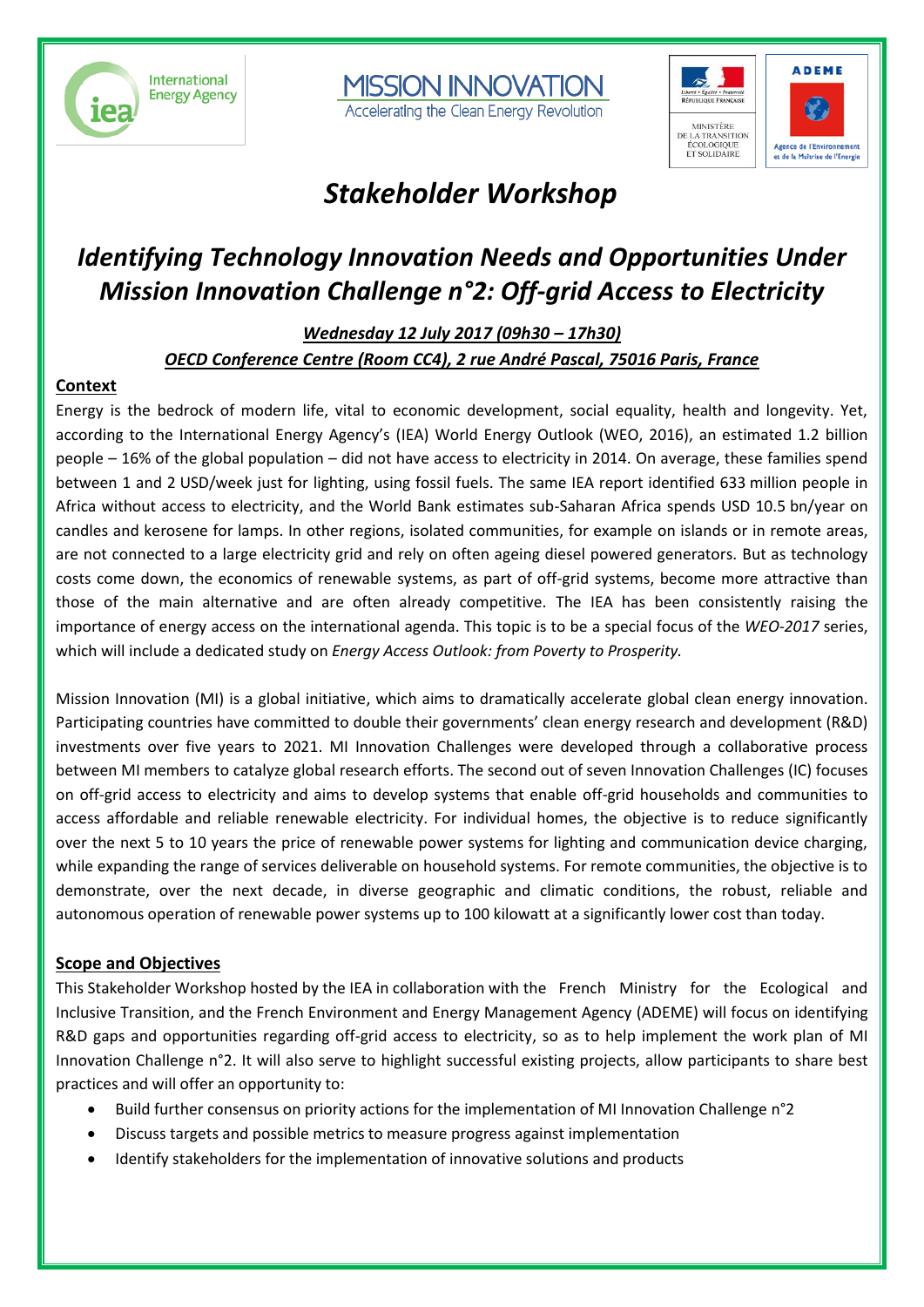

International<br>Energy Agency





### **Agenda**

| <b>OPENING</b>     | <b>Welcome and opening remarks</b>                                                                                                                                                                                                                                                                                                                                                                                                                                                                                                                                                                                                                                                                                                   |
|--------------------|--------------------------------------------------------------------------------------------------------------------------------------------------------------------------------------------------------------------------------------------------------------------------------------------------------------------------------------------------------------------------------------------------------------------------------------------------------------------------------------------------------------------------------------------------------------------------------------------------------------------------------------------------------------------------------------------------------------------------------------|
| $9:30 - 10:00$     | Mission Innovation - Laurent Michel, Director General, French Ministry for the Ecological and Inclusive                                                                                                                                                                                                                                                                                                                                                                                                                                                                                                                                                                                                                              |
|                    | Transition<br>ADEME - Fabrice Boissier, Director General                                                                                                                                                                                                                                                                                                                                                                                                                                                                                                                                                                                                                                                                             |
|                    | IEA - Dave Turk, Acting Director for Sustainability, Technology, and Outlooks<br>$\bullet$                                                                                                                                                                                                                                                                                                                                                                                                                                                                                                                                                                                                                                           |
| <b>SESSION 1</b>   | Mapping the state of energy access and off-grid systems                                                                                                                                                                                                                                                                                                                                                                                                                                                                                                                                                                                                                                                                              |
| $10:00 -$<br>11:20 | Although there has been much progress in expanding access to modern energy services, the world is not yet<br>on track to achieving sustainable energy for all by 2030. This continues to serve as an impediment to<br>economic and social development. The aim of this session is to discuss the current state of off-grid access to<br>electricity, the pace of progress and paths being pursued, with a particular focus on positive examples that<br>others may follow.                                                                                                                                                                                                                                                           |
|                    | Moderator: ADEME - Francois Moisan, Executive Director of Strategy, Research and International Affairs                                                                                                                                                                                                                                                                                                                                                                                                                                                                                                                                                                                                                               |
|                    | Interventions:                                                                                                                                                                                                                                                                                                                                                                                                                                                                                                                                                                                                                                                                                                                       |
|                    | • IEA - Laura Cozzi, Head of the Energy Demand Outlook Division (WEO)                                                                                                                                                                                                                                                                                                                                                                                                                                                                                                                                                                                                                                                                |
|                    | International Renewable Energy Agency (IRENA) - Emanuele Taibi, Power Sector Transformation                                                                                                                                                                                                                                                                                                                                                                                                                                                                                                                                                                                                                                          |
|                    | Strategies<br>India - Vineet Saini, Principal Scientific Officer, Technology Mission Division, Department of Science &<br>$\bullet$                                                                                                                                                                                                                                                                                                                                                                                                                                                                                                                                                                                                  |
|                    | Technology                                                                                                                                                                                                                                                                                                                                                                                                                                                                                                                                                                                                                                                                                                                           |
|                    | United Nations Development Programme (UNDP) - El Hadji Diop, Co-ordinator IEEIES Platform Senegal                                                                                                                                                                                                                                                                                                                                                                                                                                                                                                                                                                                                                                    |
|                    | Coffee break (20 mins)                                                                                                                                                                                                                                                                                                                                                                                                                                                                                                                                                                                                                                                                                                               |
| <b>SESSION 2</b>   | R&D and innovation needs in the field of off-grid access                                                                                                                                                                                                                                                                                                                                                                                                                                                                                                                                                                                                                                                                             |
| 11:40 - 13:00      | Renewable electricity systems (based on PV, wind, small hydro etc. depending on local resource) should<br>respond to the needs of single families or remote communities (from the kilowatt level to 100s of kilowatts)<br>without access to grid or still relying on inefficient fossil fuels. Research and development (R&D) is needed to<br>bring down the cost of these solutions and enhance the range of energy services they can provide, either to<br>equip people with no access or to modernize existing systems by switching to renewable energy. Innovation is<br>also needed to enhance availability of energy services such as installation, operation and maintenance as<br>well as addressing standardisation issues. |
|                    | Panelists will address these crucial needs and also offer views on tools and funding mechanisms to support<br>technology development and deployment for affordable access to electricity by off grid households and<br>communities. All participants will be invited to consider collaborative approaches in support of clean, off grid<br>energy demonstration and pilot projects, feeding into the value proposition of MI Challenge n°2.                                                                                                                                                                                                                                                                                          |
|                    | 2.1. Panel debate on solutions                                                                                                                                                                                                                                                                                                                                                                                                                                                                                                                                                                                                                                                                                                       |
|                    | <b>Moderator: IEA - Paolo Frankl, Head of the Renewable Energy Division</b><br>Keynote: Energy Generation - Astria Fataki, President and winner of AEEP Young Energy Leaders Award 2017<br>(France/Togo); and Abel Kidane, winner of Africa Energy Generation Prize 2016 (Ethiopia)<br>Panellists:                                                                                                                                                                                                                                                                                                                                                                                                                                   |
|                    | • French National Solar Energy Institute (INES) - Philippe Malbranche, Director-General                                                                                                                                                                                                                                                                                                                                                                                                                                                                                                                                                                                                                                              |
|                    | European Commission - Fabio Belloni, Policy Officer<br>٠<br>Schneider Electric - Thomas Andre, Access to Energy Strategy Director                                                                                                                                                                                                                                                                                                                                                                                                                                                                                                                                                                                                    |
|                    |                                                                                                                                                                                                                                                                                                                                                                                                                                                                                                                                                                                                                                                                                                                                      |
|                    |                                                                                                                                                                                                                                                                                                                                                                                                                                                                                                                                                                                                                                                                                                                                      |
|                    | IEA Photovoltaic Power Systems TCP (PVPS TCP) - Stefan Nowak, Chair of the Executive Committee<br>IEA Wind Energy TCP - Ignazio Cruz, Operating Agent Small Wind Project                                                                                                                                                                                                                                                                                                                                                                                                                                                                                                                                                             |